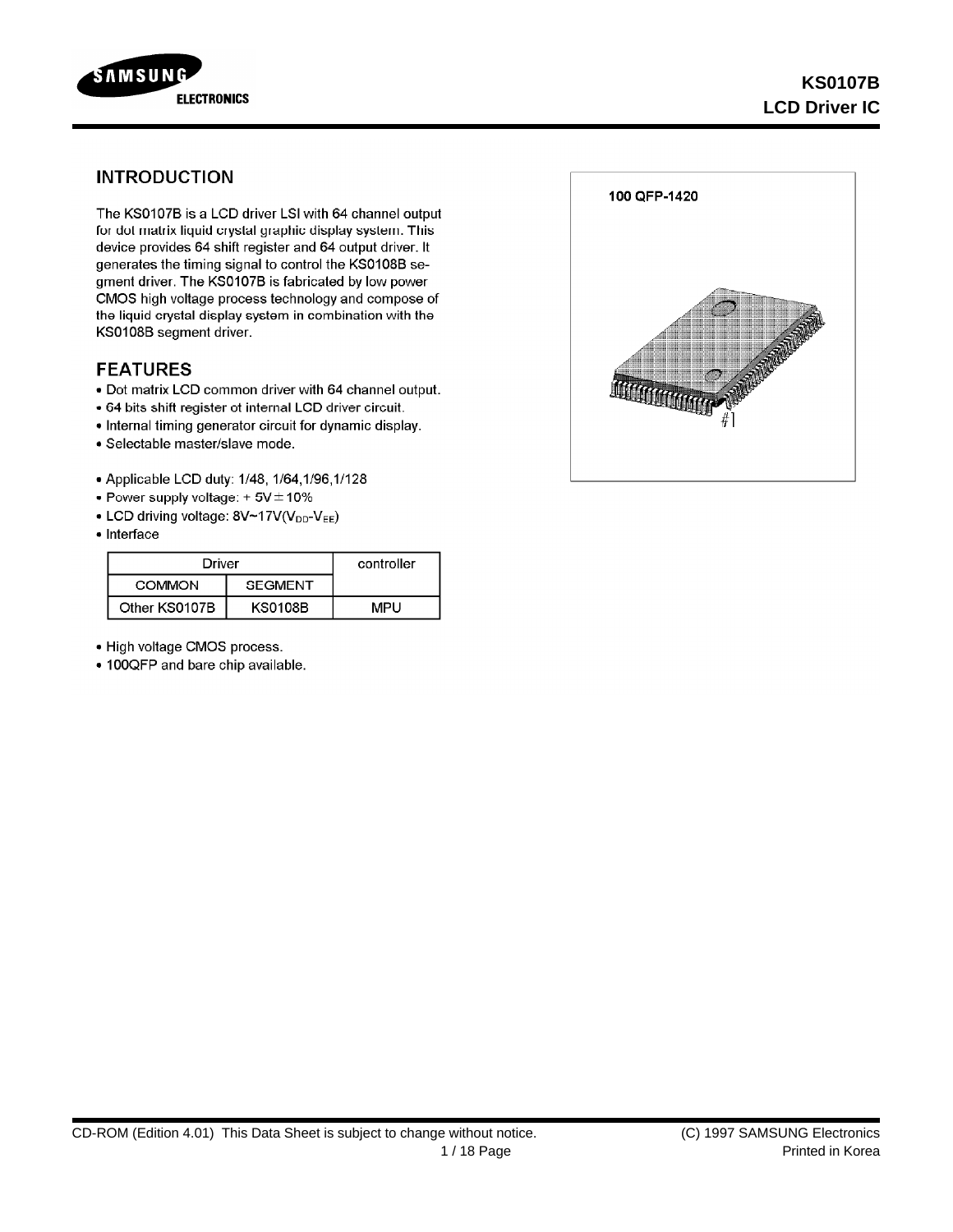

## **BLOCK DIAGRAM**



Fig. 1. KS0107B Functional block diagram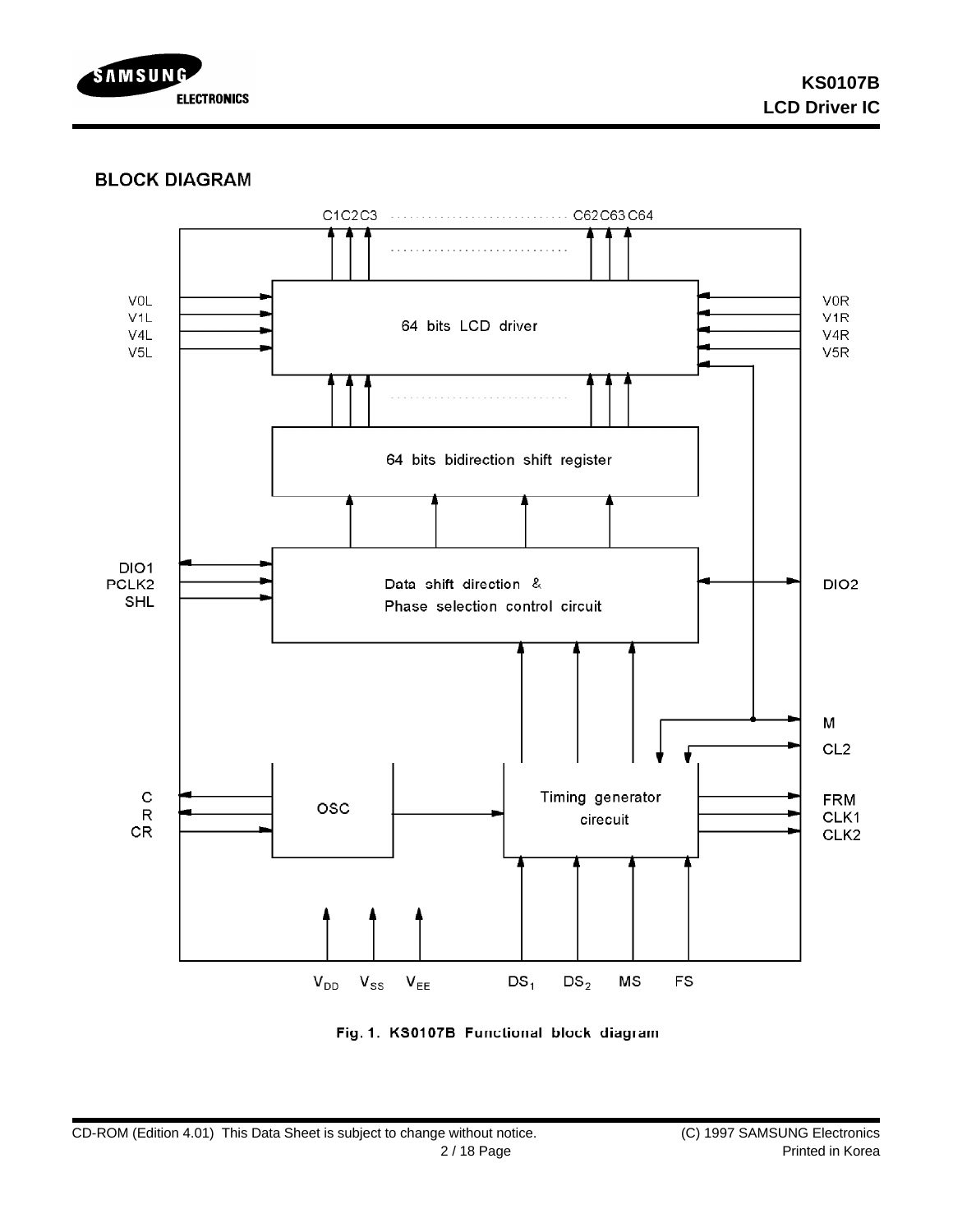

## **PIN CONFIGURATION**



Fig. 2. 100 QFP Top View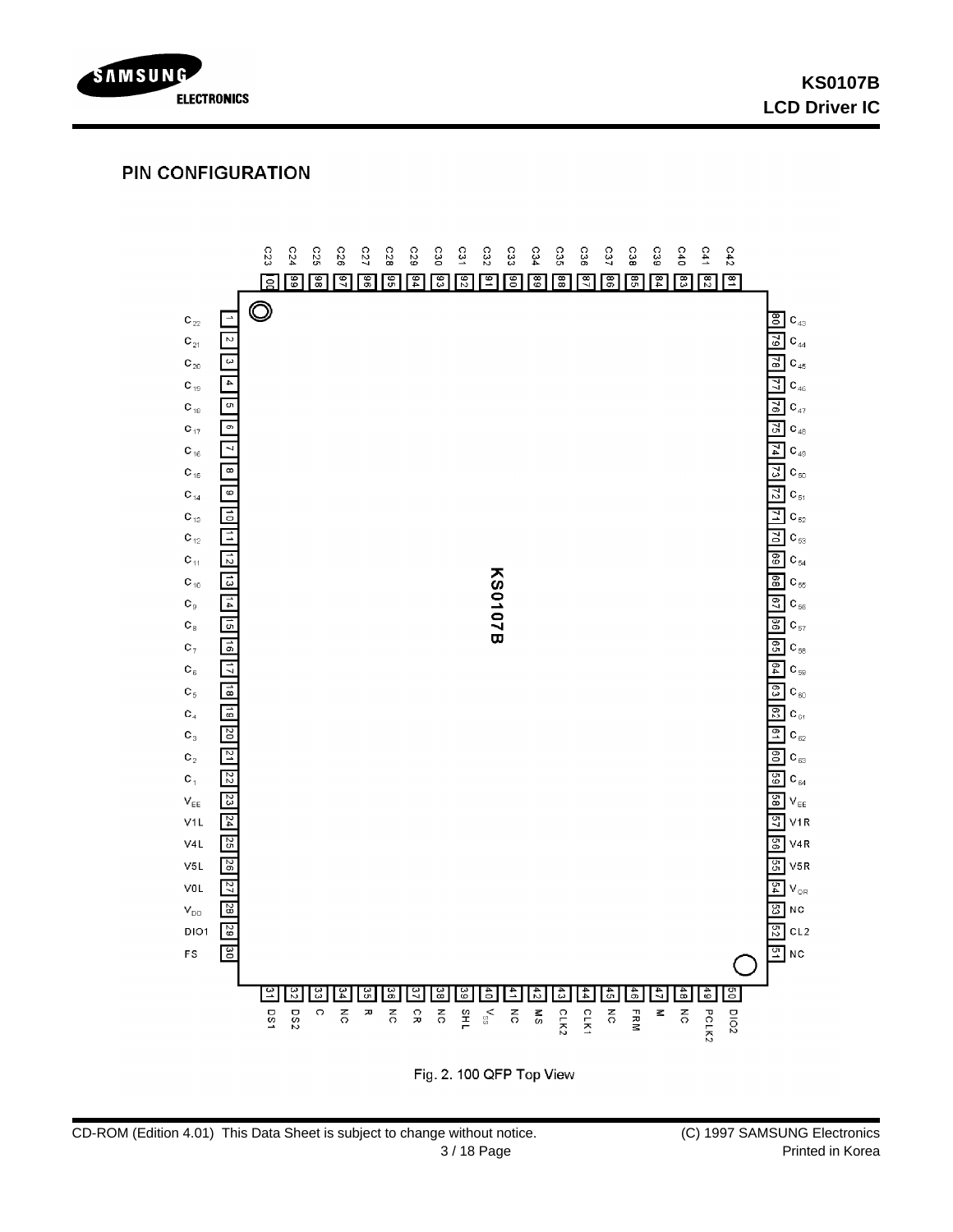

# **PIN DESCRIPTION**

| PIN(NO)          | <b>SYMBOL</b>               | <b>INPUT/OUTPUT</b> | <b>DESCRIPTION</b>                                                       |  |  |
|------------------|-----------------------------|---------------------|--------------------------------------------------------------------------|--|--|
| 28               | V <sub>DD</sub>             | Power               | For internal logic circuit (+5V $\pm$ 10%)                               |  |  |
| 40               | $V_{SS}$                    |                     | GND (0V)                                                                 |  |  |
| 23,58            | $V_{EE}$                    |                     | For LCD driver circuit                                                   |  |  |
| 27,54            | VOL, VOR<br><b>V1L, V1R</b> | Power               | Bias supply voltage terminals to drive LCD.                              |  |  |
| 24, 57<br>25, 56 | <b>V4L, V4R</b>             |                     | Select Level<br>Non-Select Level                                         |  |  |
| 26, 55           | <b>V5L, V5R</b>             |                     | $VOL(R)$ , $V5L(R)$<br>$V1L(R)$ , $V4L(R)$                               |  |  |
|                  |                             |                     |                                                                          |  |  |
|                  |                             |                     | VOL and VOR is connected by the same voltage.                            |  |  |
| 42               | <b>MS</b>                   | Input               | Selection of master/slave mode                                           |  |  |
|                  |                             |                     | i) Master mode (MS=1)                                                    |  |  |
|                  |                             |                     | DIO1, DIO2, CL2 and M is output state.                                   |  |  |
|                  |                             |                     | ii) Slave mode (MS=0)                                                    |  |  |
|                  |                             |                     | $SHL=1 \rightarrow DIO1$ is input state(DIO2 is output state)            |  |  |
|                  |                             |                     | $SHL=0 \rightarrow DIO2$ is input state(DIO1 is output state)            |  |  |
|                  |                             |                     | CL2 and M is input state.                                                |  |  |
| 39               | SHL                         | Input               | Selction of data shift direction.                                        |  |  |
|                  |                             |                     | Data shift direction<br>SHL                                              |  |  |
|                  |                             |                     | н<br>$DIO1 \rightarrow C1 \rightarrow  \rightarrow C64 \rightarrow DIO2$ |  |  |
|                  |                             |                     | L<br>$DIO2 \rightarrow C64 \rightarrow  \rightarrow C1 \rightarrow DIO1$ |  |  |
|                  |                             |                     |                                                                          |  |  |
| 49               | PCLK <sub>2</sub>           | Input               | Selection of shift clock (CL2) phase.                                    |  |  |
|                  |                             |                     | PCLK <sub>2</sub><br>shift clock(CL2) phase                              |  |  |
|                  |                             |                     | data shift at the rising edge of CL2<br>н                                |  |  |
|                  |                             |                     | L<br>data shift at the falling edge of CL2                               |  |  |
|                  |                             |                     |                                                                          |  |  |
| 30               | <b>FS</b>                   | Input               | Selection of oscillation frequency.                                      |  |  |
|                  |                             |                     | i) Master mode                                                           |  |  |
|                  |                             |                     | When the freme frequency is 70Hz, the oscillation                        |  |  |
|                  |                             |                     | frequency should be                                                      |  |  |
|                  |                             |                     | fosc=430KHz at FS=1 $(V_{DD})$                                           |  |  |
|                  |                             |                     | fosc=215KHz at FS=0 $(V_{SS})$                                           |  |  |
|                  |                             |                     | ii) Slave mode                                                           |  |  |
|                  |                             |                     | Connect to $V_{DD}$ .                                                    |  |  |
| 31               | DS1,                        | Input               | Selectiom of display duty.                                               |  |  |
| 32               | DS <sub>2</sub>             |                     | i) Master mode                                                           |  |  |
|                  |                             |                     | DS <sub>1</sub><br>DS <sub>2</sub><br>Dutv                               |  |  |
|                  |                             |                     | 1/48<br>L                                                                |  |  |
|                  |                             |                     | 1/64<br>н<br>L                                                           |  |  |
|                  |                             |                     | H<br>1/96<br>L                                                           |  |  |
|                  |                             |                     | H<br>1/128<br>Н                                                          |  |  |
|                  |                             |                     |                                                                          |  |  |
|                  |                             |                     | ii) Slave mode : Connect to V <sub>DD</sub> .                            |  |  |
|                  |                             |                     |                                                                          |  |  |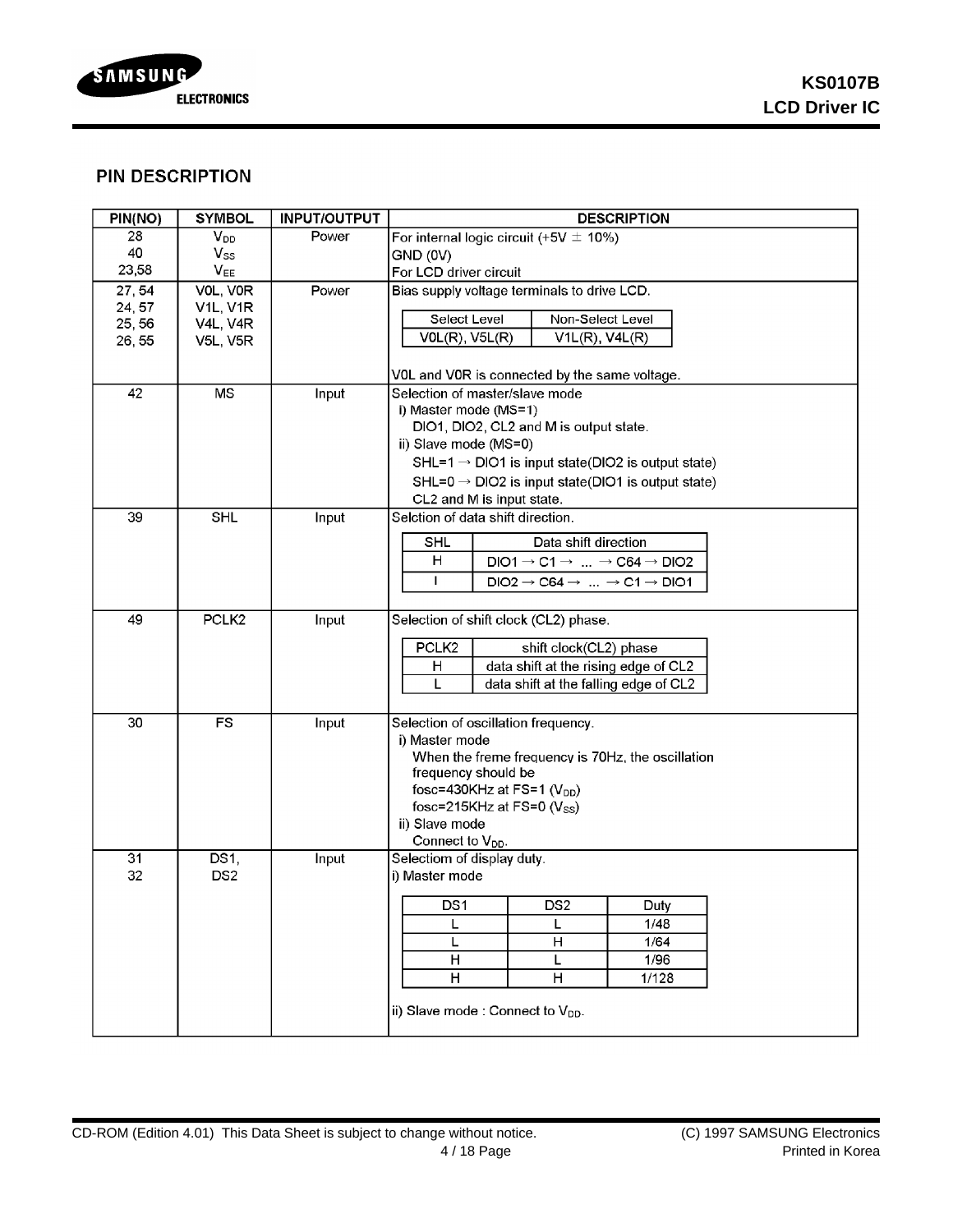

# **PIN DESCRIPTION (continued)**

| <b>RC</b> Oscillator<br>33<br>С<br>35<br>R<br>i) Master mode<br>37<br>CR<br><b>KS0107B</b><br><b>KS0107B</b><br>CR.<br>C<br>R<br>R<br>СR<br>C<br>$R_{f}$<br>$C_{\perp}$<br>w.<br>open<br>open<br>external clock<br>ii) Slave mode<br>$\mathsf{CR}$<br>C<br>R<br>open<br>$V_{DD}$<br>open<br>CLK1,<br>Operating clock output for the KS0108B<br>44, 43<br>Output<br>CLK <sub>2</sub><br>i) Master mod Connection to CLK1 and CLK2 of the KS0108B<br>ii) Slave mode Open<br>46<br>Output<br><b>FRM</b><br>Synchronous frame signal.<br>i) Master mode Connection to FRM of the KS0108B<br>ii) Slave mode Open<br>$\overline{47}$<br>$\overline{M}$<br>Input/Output<br>Alternating signal input for LCD driving.<br>i) Master mode: output state<br>Connection to M of the KS0108B<br>ii) Slave mode: input state<br>Connection to the controller<br>CL2<br>52<br>Input/Output<br>Data shift clock<br>i) Master mode: output state<br>Connection to CL of the KS0108B<br>ii) Slave mode: input state<br>Connection to shift clock terminal of the controller.<br>DIO1<br>29<br>Input/Output<br>Data input/output pin of internal shift register.<br><b>MS</b><br><b>SHL</b><br>DIO1<br>DIO <sub>2</sub><br>50<br>DIO <sub>2</sub><br>н<br>Η<br>Output<br>Output<br>L<br>Output<br>Output<br>$\mathsf{H}$<br>L<br>Input<br>Output<br>L<br>Output<br>Input<br>$C1 - C64$<br>$22 - 1$<br>Output<br>Common signal output for LCD driving.<br>100~59<br><b>DATA</b><br>OUT<br>M<br>$\overline{V_1}$<br>L<br>L<br>$\boldsymbol{\mathsf{H}}$<br>$V_4$<br>L<br>н<br>L<br>$V_5$<br>н<br>H<br>$V_0$<br>$\overline{\text{NC}}$<br>No Connection<br>34, 36, 38, 41 | PIN(NO)     | <b>SYMBOL</b> | <b>INPUT/OUTPUT</b> | <b>DESCRIPTION</b> |  |  |  |
|-----------------------------------------------------------------------------------------------------------------------------------------------------------------------------------------------------------------------------------------------------------------------------------------------------------------------------------------------------------------------------------------------------------------------------------------------------------------------------------------------------------------------------------------------------------------------------------------------------------------------------------------------------------------------------------------------------------------------------------------------------------------------------------------------------------------------------------------------------------------------------------------------------------------------------------------------------------------------------------------------------------------------------------------------------------------------------------------------------------------------------------------------------------------------------------------------------------------------------------------------------------------------------------------------------------------------------------------------------------------------------------------------------------------------------------------------------------------------------------------------------------------------------------------------------------------------------------------------------------------------------------------------------|-------------|---------------|---------------------|--------------------|--|--|--|
|                                                                                                                                                                                                                                                                                                                                                                                                                                                                                                                                                                                                                                                                                                                                                                                                                                                                                                                                                                                                                                                                                                                                                                                                                                                                                                                                                                                                                                                                                                                                                                                                                                                     |             |               |                     |                    |  |  |  |
|                                                                                                                                                                                                                                                                                                                                                                                                                                                                                                                                                                                                                                                                                                                                                                                                                                                                                                                                                                                                                                                                                                                                                                                                                                                                                                                                                                                                                                                                                                                                                                                                                                                     |             |               |                     |                    |  |  |  |
|                                                                                                                                                                                                                                                                                                                                                                                                                                                                                                                                                                                                                                                                                                                                                                                                                                                                                                                                                                                                                                                                                                                                                                                                                                                                                                                                                                                                                                                                                                                                                                                                                                                     |             |               |                     |                    |  |  |  |
|                                                                                                                                                                                                                                                                                                                                                                                                                                                                                                                                                                                                                                                                                                                                                                                                                                                                                                                                                                                                                                                                                                                                                                                                                                                                                                                                                                                                                                                                                                                                                                                                                                                     |             |               |                     |                    |  |  |  |
|                                                                                                                                                                                                                                                                                                                                                                                                                                                                                                                                                                                                                                                                                                                                                                                                                                                                                                                                                                                                                                                                                                                                                                                                                                                                                                                                                                                                                                                                                                                                                                                                                                                     |             |               |                     |                    |  |  |  |
|                                                                                                                                                                                                                                                                                                                                                                                                                                                                                                                                                                                                                                                                                                                                                                                                                                                                                                                                                                                                                                                                                                                                                                                                                                                                                                                                                                                                                                                                                                                                                                                                                                                     |             |               |                     |                    |  |  |  |
|                                                                                                                                                                                                                                                                                                                                                                                                                                                                                                                                                                                                                                                                                                                                                                                                                                                                                                                                                                                                                                                                                                                                                                                                                                                                                                                                                                                                                                                                                                                                                                                                                                                     |             |               |                     |                    |  |  |  |
|                                                                                                                                                                                                                                                                                                                                                                                                                                                                                                                                                                                                                                                                                                                                                                                                                                                                                                                                                                                                                                                                                                                                                                                                                                                                                                                                                                                                                                                                                                                                                                                                                                                     |             |               |                     |                    |  |  |  |
|                                                                                                                                                                                                                                                                                                                                                                                                                                                                                                                                                                                                                                                                                                                                                                                                                                                                                                                                                                                                                                                                                                                                                                                                                                                                                                                                                                                                                                                                                                                                                                                                                                                     |             |               |                     |                    |  |  |  |
|                                                                                                                                                                                                                                                                                                                                                                                                                                                                                                                                                                                                                                                                                                                                                                                                                                                                                                                                                                                                                                                                                                                                                                                                                                                                                                                                                                                                                                                                                                                                                                                                                                                     |             |               |                     |                    |  |  |  |
|                                                                                                                                                                                                                                                                                                                                                                                                                                                                                                                                                                                                                                                                                                                                                                                                                                                                                                                                                                                                                                                                                                                                                                                                                                                                                                                                                                                                                                                                                                                                                                                                                                                     |             |               |                     |                    |  |  |  |
|                                                                                                                                                                                                                                                                                                                                                                                                                                                                                                                                                                                                                                                                                                                                                                                                                                                                                                                                                                                                                                                                                                                                                                                                                                                                                                                                                                                                                                                                                                                                                                                                                                                     |             |               |                     |                    |  |  |  |
|                                                                                                                                                                                                                                                                                                                                                                                                                                                                                                                                                                                                                                                                                                                                                                                                                                                                                                                                                                                                                                                                                                                                                                                                                                                                                                                                                                                                                                                                                                                                                                                                                                                     |             |               |                     |                    |  |  |  |
|                                                                                                                                                                                                                                                                                                                                                                                                                                                                                                                                                                                                                                                                                                                                                                                                                                                                                                                                                                                                                                                                                                                                                                                                                                                                                                                                                                                                                                                                                                                                                                                                                                                     |             |               |                     |                    |  |  |  |
|                                                                                                                                                                                                                                                                                                                                                                                                                                                                                                                                                                                                                                                                                                                                                                                                                                                                                                                                                                                                                                                                                                                                                                                                                                                                                                                                                                                                                                                                                                                                                                                                                                                     |             |               |                     |                    |  |  |  |
|                                                                                                                                                                                                                                                                                                                                                                                                                                                                                                                                                                                                                                                                                                                                                                                                                                                                                                                                                                                                                                                                                                                                                                                                                                                                                                                                                                                                                                                                                                                                                                                                                                                     |             |               |                     |                    |  |  |  |
|                                                                                                                                                                                                                                                                                                                                                                                                                                                                                                                                                                                                                                                                                                                                                                                                                                                                                                                                                                                                                                                                                                                                                                                                                                                                                                                                                                                                                                                                                                                                                                                                                                                     |             |               |                     |                    |  |  |  |
|                                                                                                                                                                                                                                                                                                                                                                                                                                                                                                                                                                                                                                                                                                                                                                                                                                                                                                                                                                                                                                                                                                                                                                                                                                                                                                                                                                                                                                                                                                                                                                                                                                                     |             |               |                     |                    |  |  |  |
|                                                                                                                                                                                                                                                                                                                                                                                                                                                                                                                                                                                                                                                                                                                                                                                                                                                                                                                                                                                                                                                                                                                                                                                                                                                                                                                                                                                                                                                                                                                                                                                                                                                     |             |               |                     |                    |  |  |  |
|                                                                                                                                                                                                                                                                                                                                                                                                                                                                                                                                                                                                                                                                                                                                                                                                                                                                                                                                                                                                                                                                                                                                                                                                                                                                                                                                                                                                                                                                                                                                                                                                                                                     |             |               |                     |                    |  |  |  |
|                                                                                                                                                                                                                                                                                                                                                                                                                                                                                                                                                                                                                                                                                                                                                                                                                                                                                                                                                                                                                                                                                                                                                                                                                                                                                                                                                                                                                                                                                                                                                                                                                                                     |             |               |                     |                    |  |  |  |
|                                                                                                                                                                                                                                                                                                                                                                                                                                                                                                                                                                                                                                                                                                                                                                                                                                                                                                                                                                                                                                                                                                                                                                                                                                                                                                                                                                                                                                                                                                                                                                                                                                                     |             |               |                     |                    |  |  |  |
|                                                                                                                                                                                                                                                                                                                                                                                                                                                                                                                                                                                                                                                                                                                                                                                                                                                                                                                                                                                                                                                                                                                                                                                                                                                                                                                                                                                                                                                                                                                                                                                                                                                     |             |               |                     |                    |  |  |  |
|                                                                                                                                                                                                                                                                                                                                                                                                                                                                                                                                                                                                                                                                                                                                                                                                                                                                                                                                                                                                                                                                                                                                                                                                                                                                                                                                                                                                                                                                                                                                                                                                                                                     |             |               |                     |                    |  |  |  |
|                                                                                                                                                                                                                                                                                                                                                                                                                                                                                                                                                                                                                                                                                                                                                                                                                                                                                                                                                                                                                                                                                                                                                                                                                                                                                                                                                                                                                                                                                                                                                                                                                                                     |             |               |                     |                    |  |  |  |
|                                                                                                                                                                                                                                                                                                                                                                                                                                                                                                                                                                                                                                                                                                                                                                                                                                                                                                                                                                                                                                                                                                                                                                                                                                                                                                                                                                                                                                                                                                                                                                                                                                                     |             |               |                     |                    |  |  |  |
|                                                                                                                                                                                                                                                                                                                                                                                                                                                                                                                                                                                                                                                                                                                                                                                                                                                                                                                                                                                                                                                                                                                                                                                                                                                                                                                                                                                                                                                                                                                                                                                                                                                     |             |               |                     |                    |  |  |  |
|                                                                                                                                                                                                                                                                                                                                                                                                                                                                                                                                                                                                                                                                                                                                                                                                                                                                                                                                                                                                                                                                                                                                                                                                                                                                                                                                                                                                                                                                                                                                                                                                                                                     |             |               |                     |                    |  |  |  |
|                                                                                                                                                                                                                                                                                                                                                                                                                                                                                                                                                                                                                                                                                                                                                                                                                                                                                                                                                                                                                                                                                                                                                                                                                                                                                                                                                                                                                                                                                                                                                                                                                                                     |             |               |                     |                    |  |  |  |
|                                                                                                                                                                                                                                                                                                                                                                                                                                                                                                                                                                                                                                                                                                                                                                                                                                                                                                                                                                                                                                                                                                                                                                                                                                                                                                                                                                                                                                                                                                                                                                                                                                                     |             |               |                     |                    |  |  |  |
|                                                                                                                                                                                                                                                                                                                                                                                                                                                                                                                                                                                                                                                                                                                                                                                                                                                                                                                                                                                                                                                                                                                                                                                                                                                                                                                                                                                                                                                                                                                                                                                                                                                     |             |               |                     |                    |  |  |  |
|                                                                                                                                                                                                                                                                                                                                                                                                                                                                                                                                                                                                                                                                                                                                                                                                                                                                                                                                                                                                                                                                                                                                                                                                                                                                                                                                                                                                                                                                                                                                                                                                                                                     |             |               |                     |                    |  |  |  |
|                                                                                                                                                                                                                                                                                                                                                                                                                                                                                                                                                                                                                                                                                                                                                                                                                                                                                                                                                                                                                                                                                                                                                                                                                                                                                                                                                                                                                                                                                                                                                                                                                                                     |             |               |                     |                    |  |  |  |
|                                                                                                                                                                                                                                                                                                                                                                                                                                                                                                                                                                                                                                                                                                                                                                                                                                                                                                                                                                                                                                                                                                                                                                                                                                                                                                                                                                                                                                                                                                                                                                                                                                                     |             |               |                     |                    |  |  |  |
|                                                                                                                                                                                                                                                                                                                                                                                                                                                                                                                                                                                                                                                                                                                                                                                                                                                                                                                                                                                                                                                                                                                                                                                                                                                                                                                                                                                                                                                                                                                                                                                                                                                     |             |               |                     |                    |  |  |  |
|                                                                                                                                                                                                                                                                                                                                                                                                                                                                                                                                                                                                                                                                                                                                                                                                                                                                                                                                                                                                                                                                                                                                                                                                                                                                                                                                                                                                                                                                                                                                                                                                                                                     |             |               |                     |                    |  |  |  |
|                                                                                                                                                                                                                                                                                                                                                                                                                                                                                                                                                                                                                                                                                                                                                                                                                                                                                                                                                                                                                                                                                                                                                                                                                                                                                                                                                                                                                                                                                                                                                                                                                                                     |             |               |                     |                    |  |  |  |
|                                                                                                                                                                                                                                                                                                                                                                                                                                                                                                                                                                                                                                                                                                                                                                                                                                                                                                                                                                                                                                                                                                                                                                                                                                                                                                                                                                                                                                                                                                                                                                                                                                                     |             |               |                     |                    |  |  |  |
|                                                                                                                                                                                                                                                                                                                                                                                                                                                                                                                                                                                                                                                                                                                                                                                                                                                                                                                                                                                                                                                                                                                                                                                                                                                                                                                                                                                                                                                                                                                                                                                                                                                     |             |               |                     |                    |  |  |  |
|                                                                                                                                                                                                                                                                                                                                                                                                                                                                                                                                                                                                                                                                                                                                                                                                                                                                                                                                                                                                                                                                                                                                                                                                                                                                                                                                                                                                                                                                                                                                                                                                                                                     |             |               |                     |                    |  |  |  |
|                                                                                                                                                                                                                                                                                                                                                                                                                                                                                                                                                                                                                                                                                                                                                                                                                                                                                                                                                                                                                                                                                                                                                                                                                                                                                                                                                                                                                                                                                                                                                                                                                                                     |             |               |                     |                    |  |  |  |
|                                                                                                                                                                                                                                                                                                                                                                                                                                                                                                                                                                                                                                                                                                                                                                                                                                                                                                                                                                                                                                                                                                                                                                                                                                                                                                                                                                                                                                                                                                                                                                                                                                                     |             |               |                     |                    |  |  |  |
|                                                                                                                                                                                                                                                                                                                                                                                                                                                                                                                                                                                                                                                                                                                                                                                                                                                                                                                                                                                                                                                                                                                                                                                                                                                                                                                                                                                                                                                                                                                                                                                                                                                     |             |               |                     |                    |  |  |  |
|                                                                                                                                                                                                                                                                                                                                                                                                                                                                                                                                                                                                                                                                                                                                                                                                                                                                                                                                                                                                                                                                                                                                                                                                                                                                                                                                                                                                                                                                                                                                                                                                                                                     |             |               |                     |                    |  |  |  |
|                                                                                                                                                                                                                                                                                                                                                                                                                                                                                                                                                                                                                                                                                                                                                                                                                                                                                                                                                                                                                                                                                                                                                                                                                                                                                                                                                                                                                                                                                                                                                                                                                                                     |             |               |                     |                    |  |  |  |
|                                                                                                                                                                                                                                                                                                                                                                                                                                                                                                                                                                                                                                                                                                                                                                                                                                                                                                                                                                                                                                                                                                                                                                                                                                                                                                                                                                                                                                                                                                                                                                                                                                                     |             |               |                     |                    |  |  |  |
|                                                                                                                                                                                                                                                                                                                                                                                                                                                                                                                                                                                                                                                                                                                                                                                                                                                                                                                                                                                                                                                                                                                                                                                                                                                                                                                                                                                                                                                                                                                                                                                                                                                     | 45,48,51,53 |               |                     |                    |  |  |  |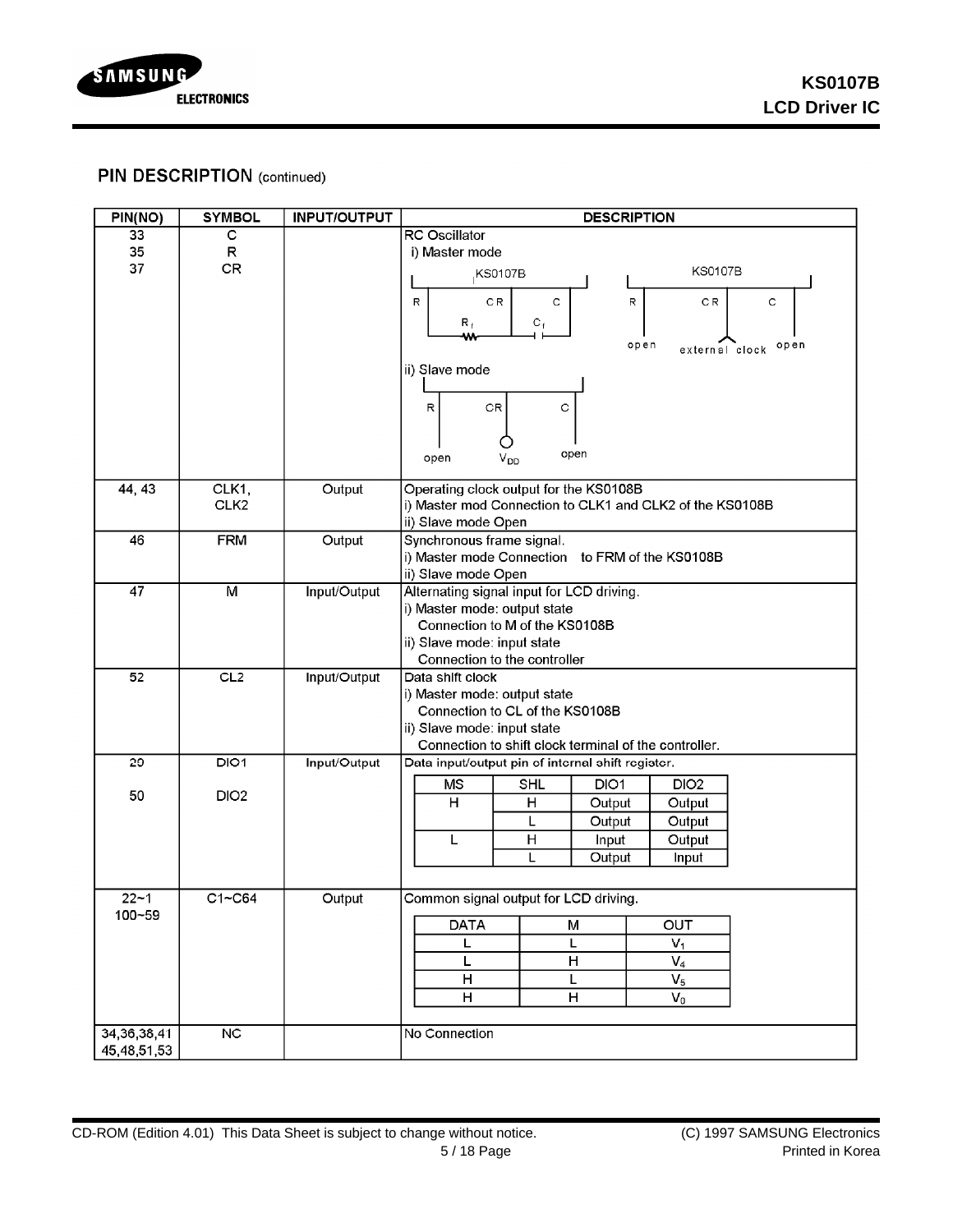

### **MAXIUM ABSOLUTE LIMIT**

| <b>Characteristic</b> | Symbol                      | Value                         | Unit   | <b>Note</b> |
|-----------------------|-----------------------------|-------------------------------|--------|-------------|
| Operating Voltage     | $\mathsf{V}_{\mathsf{DD}}$  | $-0.3 - +7.0$                 |        | $*1$        |
| Supply Voltage        | $\mathsf{V}_{\mathsf{EE}}$  | $V_{DD}$ -19.0~ $V_{DD}$ +0.3 |        | *4          |
| Driver Supply Voltage | Vg                          | $-0.3 - V_{DD} + 0.3$         |        | $*1.2$      |
|                       | $V_{LCD}$                   | $V_{FF}$ -0.3~ $V_{DD}$ +0.3  |        | $*3.4$      |
| Operating Temperature | $\mathsf{T}_{\mathsf{OPR}}$ | $-30 - +85$                   | m      |             |
| Storage Temperature   | $\mathsf{r}_\mathsf{STG}$   | $-55 - +125$                  | $\sim$ |             |

\*1. Based on Vss=0V

\*2. Applies to input terminals and I/O terminals at high impedance. (Except V0L(R), V1L(R), V4L(R) and V5L(R))

\*3. Applies to V0L(R), V1L(R), V4L(R) and V5L(R).

\*4. Voltgae level:  $V_{DD} \geq \text{V0L=V0R} \geq \text{V1L=V1R} \geq \text{V4L=V4R} \geq \text{V5L=V5R} \geq V_{EE}$ .

### **ELECTRICAL CHARACTERISTICS**

**DC Characteristics** (V<sub>DD</sub>=+5V ± 10%, V<sub>SS</sub>=0V, | V<sub>DD</sub>-V<sub>EE</sub> | =8∼17V, T<sub>a</sub>=-30 ~ +85 ℃)

| Characteristic |                            | Symbol                     | condition                                                     | Min                | Typ | Max         | <b>Unit</b> | <b>Note</b> |
|----------------|----------------------------|----------------------------|---------------------------------------------------------------|--------------------|-----|-------------|-------------|-------------|
| Input          | High                       | V <sub>IH</sub>            |                                                               | 0.7V <sub>DD</sub> |     | $V_{DD}$    | v           | $*1$        |
| Voltage        | Low                        | $\mathsf{V}_{\mathsf{IL}}$ |                                                               | $V_{SS}$           | ٠   | $0.3V_{DD}$ |             |             |
| Output         | Hogh                       | $V_{OH}$                   | $I_{OH} = -0.4$ mA                                            | $V_{DD}$ -0.4      |     |             | v           | $*2$        |
| Voltage        | Low                        | $V_{OL}$                   | $I_{OL} = 0.4$ mA                                             |                    |     | 0.4         |             |             |
|                | Input Leakage Current      | <b>LKG</b>                 | $V_{\text{IN}} = V_{\text{DD}} - V_{\text{SS}}$               | -1.0               |     | 1.0         | μA          | $*1$        |
|                | <b>OSC Frequency</b>       | fosc                       | Rf=47K $\Omega \pm 2\%$<br>Cf=20pf $\pm$ 5%                   | 315                | 450 | 585         | <b>KHz</b>  |             |
|                | On Resistance<br>(Vdiv-Ci) | $R_{ON}$                   | $V_{DD}$ - $V_{EE}$ =17V<br>Load current<br>$\pm$ 150 $\mu$ A |                    |     | 1.5         | $K \Omega$  |             |
|                | <b>Operating Current</b>   | $I_{DD1}$                  | Master mode<br>1/128 Duty                                     |                    |     | 1.0         | mA          | *3          |
|                |                            | $I_{DD2}$                  | Slave mode<br>1/128 Duty                                      |                    |     | 200         | μA          | $*_{4}$     |
|                | <b>Supply Current</b>      | l <sub>EE</sub>            | Master mode<br>1/128 Duty                                     |                    |     | 100         |             | *5          |
|                | Operating                  | $f_{\text{op1}}$           | Master mode<br>External clock                                 | 50                 |     | 600         | KHz         |             |
|                | Frequency                  | $f_{\text{max}}$           | Slave mode                                                    | 0.5                |     | 1500        |             |             |

\*1. Applies to input terminals FS, DS1, DS2, CR, SHL, MS and PCLK2 and I/O terminals DIO1, DIO2, M and CL2 in the input state.

\*2. Applies to output terminals CLK1, CLK2 and FRM and I/O terminals DIO1, DIO2, M and CL2 in the output state.

\*3. This value is specified about current flowing through Vss. Internal oscillation circuit: Rf=47k 2, Cf=20pF Each terminals of DS1, DS2, FS, SHL and MS is connected to  $V_{DD}$  and out is no load.

\*4. This value is specified about current flowing through Vss. Each terminals is DS1, DS2, FS, SHL, PCLK2 and CR is connected to V<sub>DD</sub>, MS is connected to V<sub>SS</sub> and CL2, M, DIO1 is external clock.

\*5. This value is specified about current flowing through VEE. Don't connect to V<sub>LCD</sub> (V1~V5).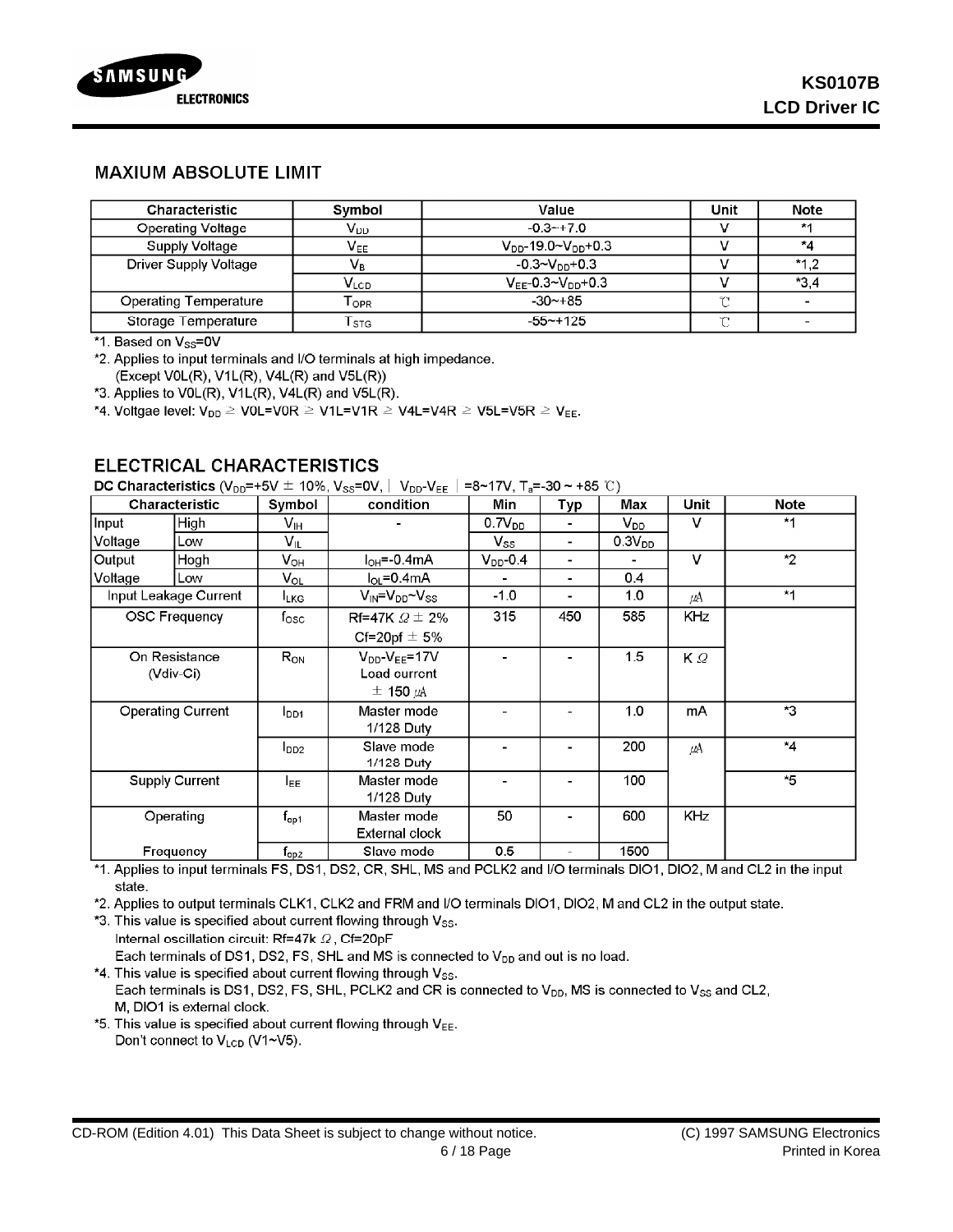

### AC Charcteristics (VDD=5V  $\pm$  10%, Ta=-30 °C ~+85 °C)

(1) Master mode (MS=V<sub>DD</sub>, PCLK2=V<sub>DD</sub>, Cf=20pF, Rf=47K  $\varOmega$ )



| Characteristic               | Symbol           | Min  | <b>Typ</b> | Max            | Unit    |
|------------------------------|------------------|------|------------|----------------|---------|
| Data Setup Time              | tsu              | 20   |            |                |         |
| Data Hold Time               | t <sub>DH</sub>  | 40   |            |                |         |
| Data Delay Time              | t <sub>D</sub>   | 5    |            |                |         |
| <b>FRM Delay Time</b>        | t <sub>DF</sub>  | $-2$ |            | 2              | $\mu$ s |
| M Delay Time                 | t <sub>DM</sub>  | $-2$ |            | $\overline{2}$ |         |
| CL2 Low Level Width          | twLc             | 35   |            |                |         |
| CL2 High Level Width         | t <sub>wнс</sub> | 35   |            |                |         |
| CLK1 Low Level Width         | t <sub>WL1</sub> | 700  |            |                |         |
| CLK2 Low Level Width         | $t_{WL2}$        | 700  |            |                |         |
| <b>CLK1 High Level Width</b> | t <sub>WH1</sub> | 2100 |            |                |         |
| CLK2 High Level Width        | t <sub>WH2</sub> | 2100 |            |                | ns      |
| CLK1-CLK2 Phase Difference   | $t_{D12}$        | 700  |            |                |         |
| CLK2-CLK1 Phase Difference   | $t_{D21}$        | 700  |            |                |         |
| CLK1, CLK2 Rise/Fall Time    | tr∕r             |      |            | 150            |         |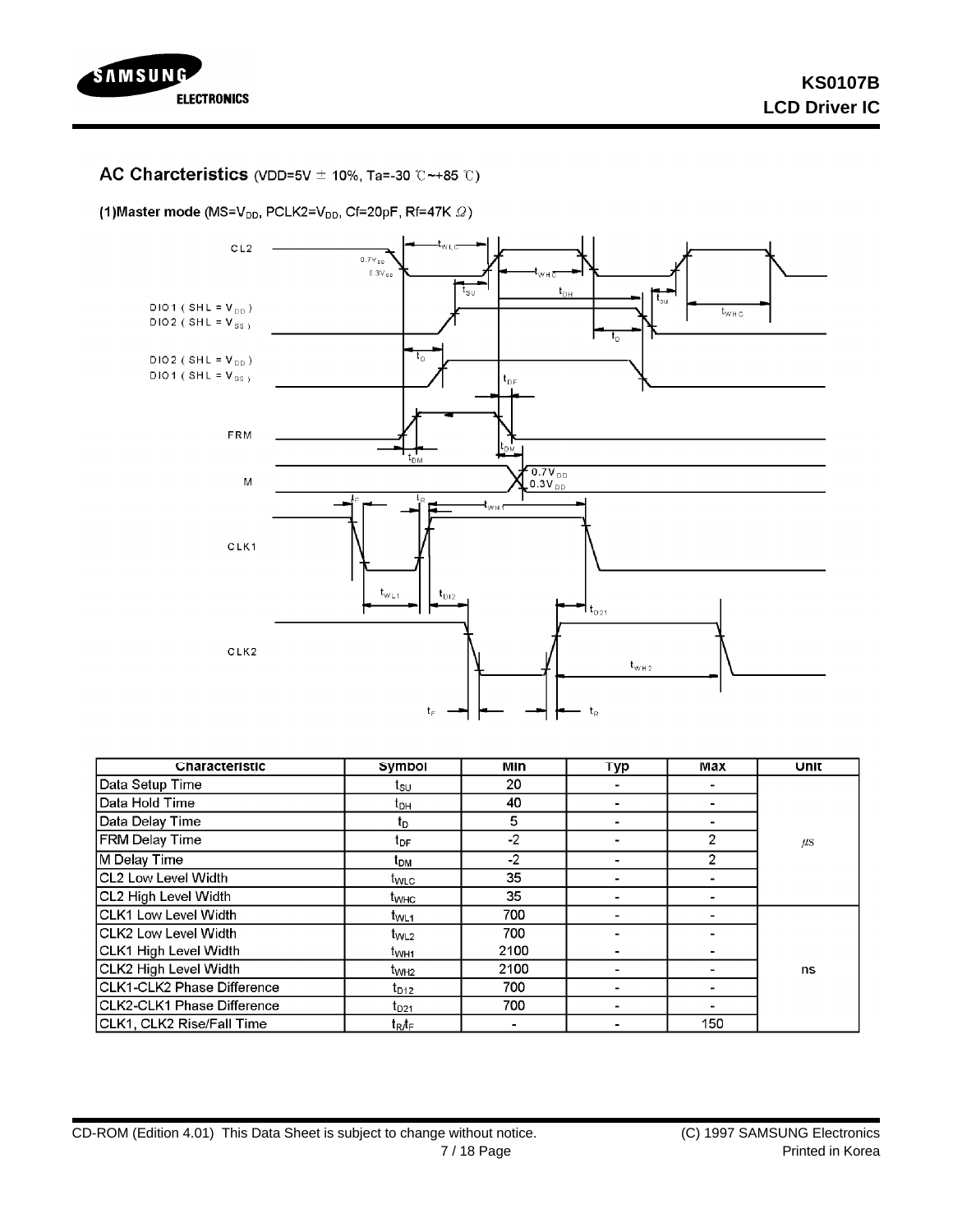

(2) Slave mode (MS=Vss)



| Characteristics            | Symbol            | <b>Min</b>               | Typ                      | Max            | Unit | <b>Note</b>    |
|----------------------------|-------------------|--------------------------|--------------------------|----------------|------|----------------|
| ICL2 Low Level Width       | <b>I</b> WLC1     | 450                      | ۰                        |                | ns   | $PCLK2=V_{SS}$ |
| CL2 High Level Width       | t <sub>WHC1</sub> | 150                      | -                        |                | ns   | $PCLK2=V_{SS}$ |
| ICL2 Low Level Width       | t <sub>WLC2</sub> | 150                      | $\blacksquare$           | -              | ns   | $PCLK2=V_{DD}$ |
| ICL2 High Level Width      | t <sub>whl</sub>  | 450                      | $\blacksquare$           | $\blacksquare$ | ns   | $PCLK2=VDP$    |
| Data Setup Time            | 1s∪               | 100                      |                          | ۰              | ns   |                |
| Data Hold Time             | tон               | 100                      | $\blacksquare$           | $\blacksquare$ | ns   |                |
| Data Delay Time            | Ιŋ                | $\overline{\phantom{0}}$ |                          | 200            | ns   | $*1$           |
| Output Data Hold Time      | ч                 | 10                       | $\blacksquare$           | -              | ns   |                |
| <b>ICL2 Rise/Fall Time</b> | $t_R/t_F$         | ۰                        | $\overline{\phantom{a}}$ | 30             | ns   |                |

\*1; Connect load CL=30pF

$$
\overbrace{\hspace{15cm}}^{\text{OUTPUT}} \overbrace{\hspace{15cm}}^{\text{1}} \overbrace{\hspace{15cm}}^{\text{30pF}}
$$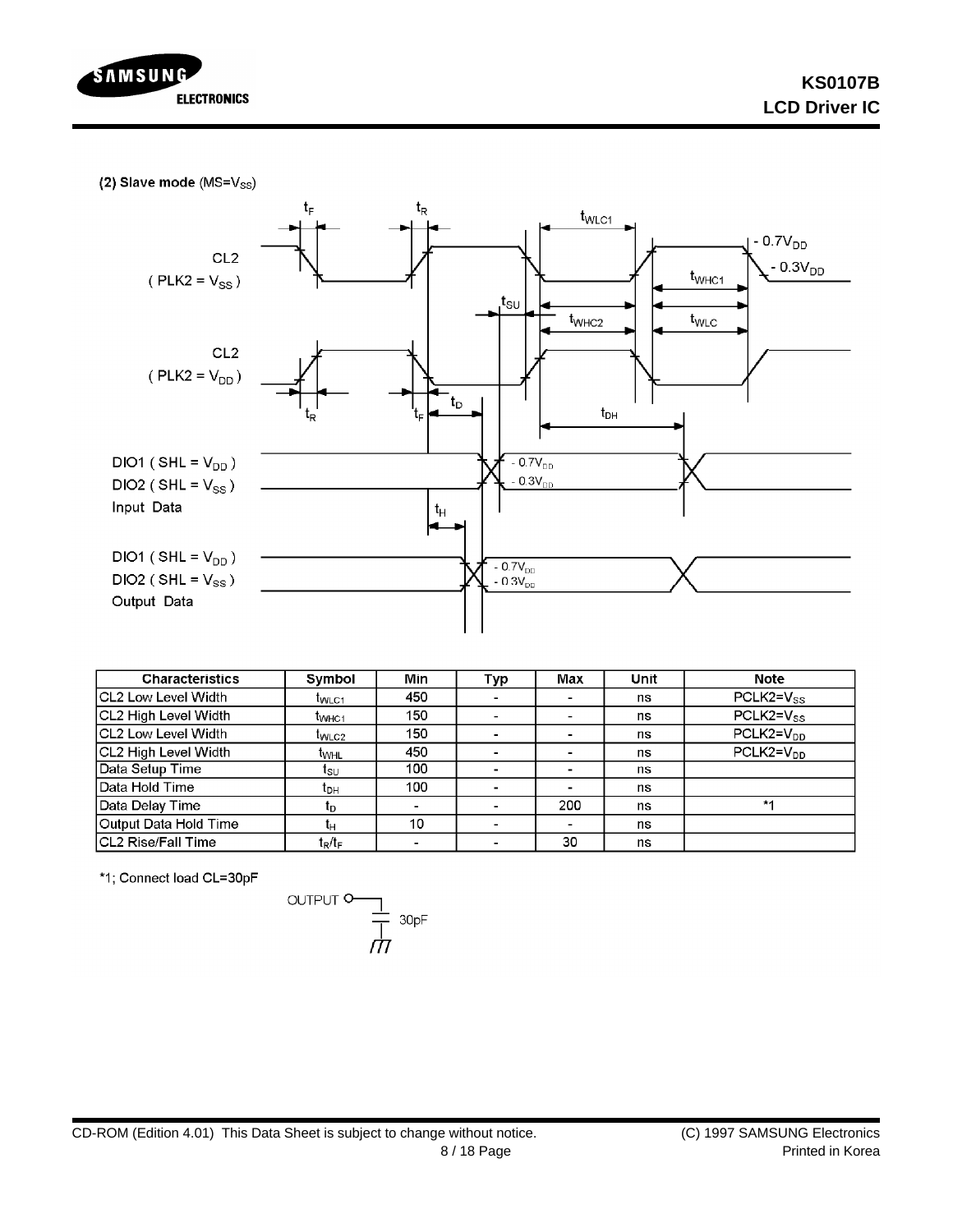

## **FUNCTIONAL DESCRIPTION**

### 1.RC Oscillator

The RC Oscillator generates CL2, M,FRM, of the KS0107B and CLK1, CLK2 of the KS0108B by the oscillation resister R and capacitor C.

When selecting the master/slave, oscillation circuit is as following:

1) Master Mode





2) Slave Mode



### 2. Timing Genertion Circuit

It generates CL2, M, FRM, CLK1, and CLK2 by the frequency from oscillation circuit.

#### 1) Selection of Master/Slave (M/S)

When M/S, is "H", it generates CL2, M, FRM, CLK1, and CLK2 internally. When M/S is "L", it operates by receiving M, CL2 from master device.

### 2) Frequency Selection (FS)

To adjust FRM by 70Hz, the oscillation frequency should be as following:

| FS | <b>Oscillation Frequency</b> |
|----|------------------------------|
|    | $f_{\rm osc}$ =430KHz        |
|    | $f_{\rm osc}$ =215Khz        |

In the slave mode, it is connected to  $V_{DD}$ .

3) Duty Selection (DS1, DS2)

It provides various duty selection according to DS1, DS2.

| DS <sub>1</sub> | DS <sub>2</sub> | <b>DUTY</b> |
|-----------------|-----------------|-------------|
|                 |                 | 1/48        |
|                 |                 | 1/64        |
|                 |                 | 1/96        |
|                 |                 | 1/128       |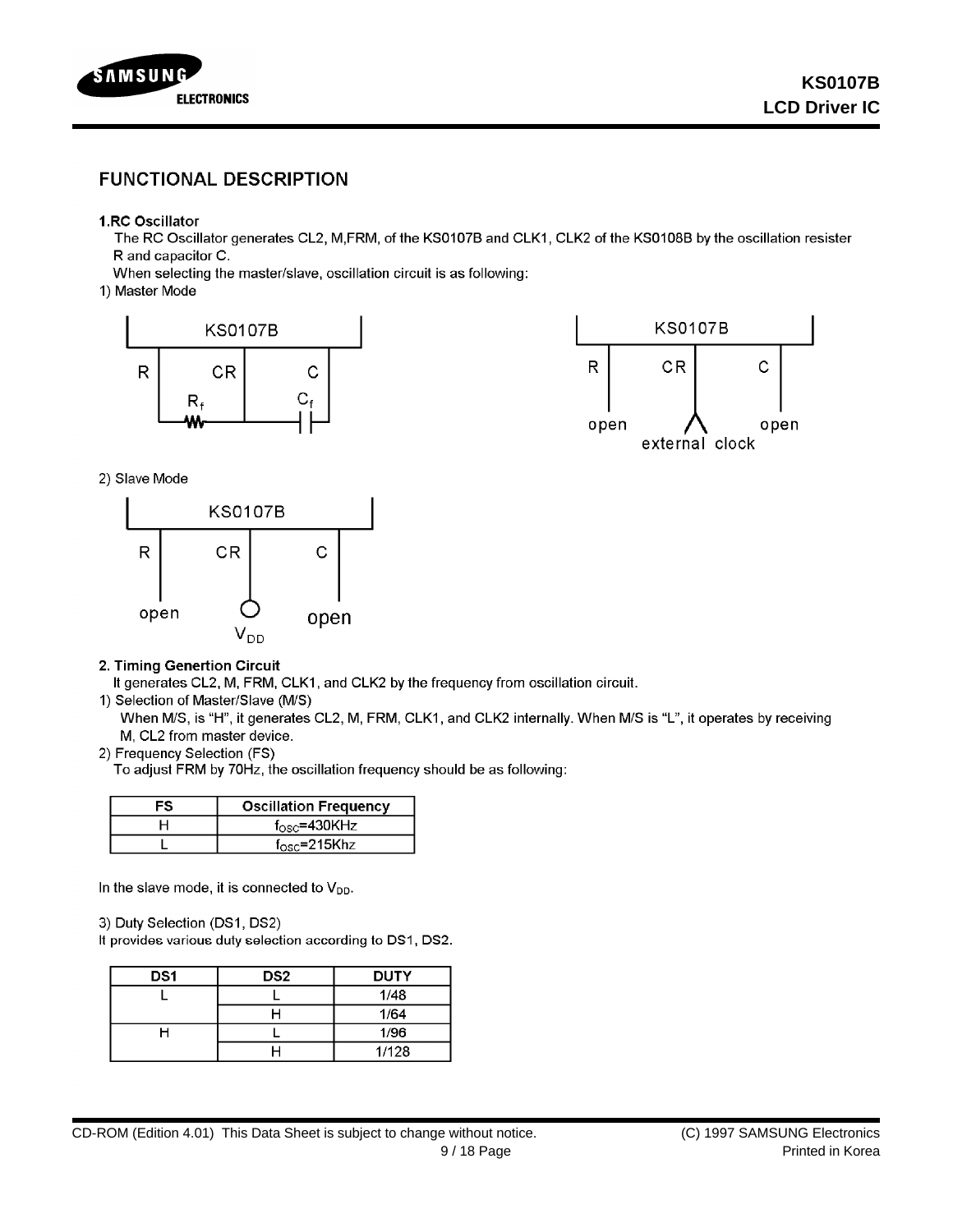

### 3. Data Shift & Phase Select Control

### 1) Phase Selection

It is a circuit to shift data on synchronization or rising edge or falling edge of the CL2 according to PCLK2.

| PCLK <sub>2</sub> | <b>Phase Selection</b>            |
|-------------------|-----------------------------------|
|                   | Data shift on rising edge of CL2  |
|                   | Data shift on falling edge of CL2 |

2) Data Shift Direction Selection

When M/S is connected to V<sub>DD</sub>, DIO1 and DIO2 terminal is only output. When M/S is connected to Vss, it depends on the SHL.

| ΜS | SHL | DIO1   | DIO <sub>2</sub> | <b>Direction of Data</b>                                                                          |
|----|-----|--------|------------------|---------------------------------------------------------------------------------------------------|
| H  |     | Output | Output           | $C1 \rightarrow C64$                                                                              |
|    |     | Output | Output           | $C64 \rightarrow C1$                                                                              |
|    |     | Input  | Output           | $\mathsf{1DIO1}\rightarrow\mathsf{C1}\rightarrow\mathsf{C64}\rightarrow\mathsf{DIO2}\,\mathsf{P}$ |
|    |     | Output | Input            | $DIO2 \rightarrow C64 \rightarrow C1 \rightarrow DIO1$                                            |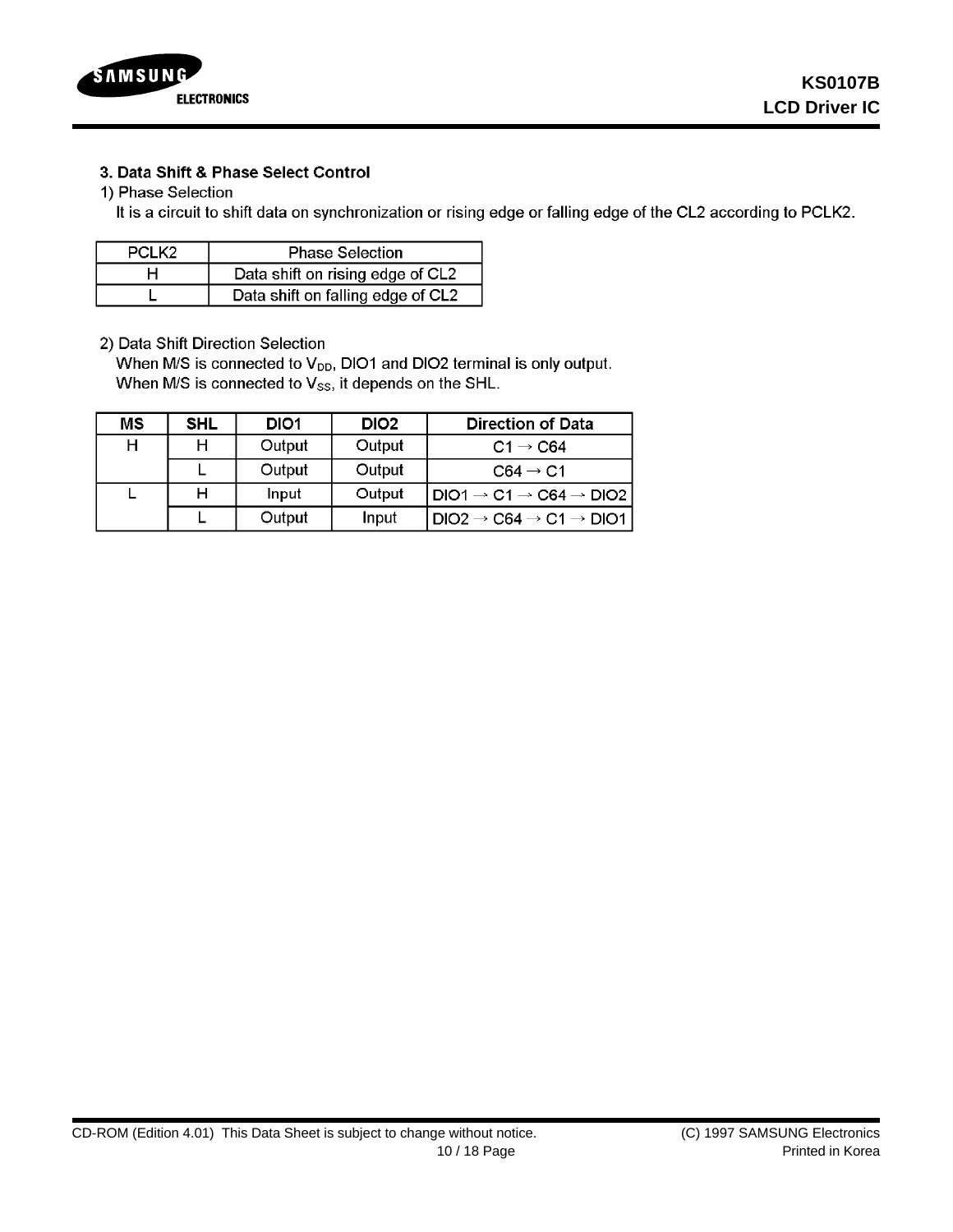

## **TIMING DIAGRAM**

(1) 1/48 duty timing (Master mode)

Condition: DS1=L, DS=L, SHL=H(L), PCLK2=H

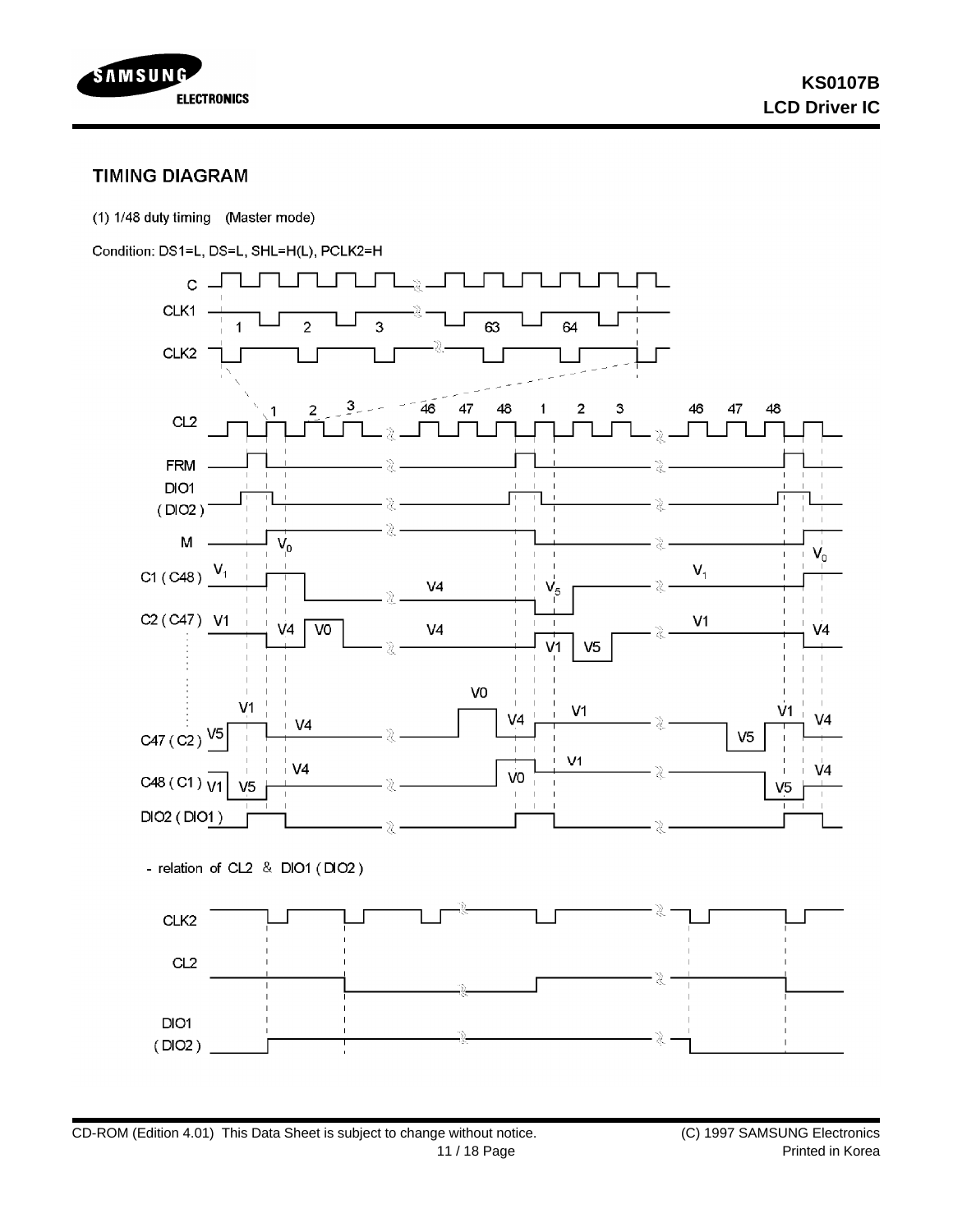(2) 1/128 duty timing (Master mode)

- Condition: DS1=H, DS2=H, SHL=H(L), PCLK2=H

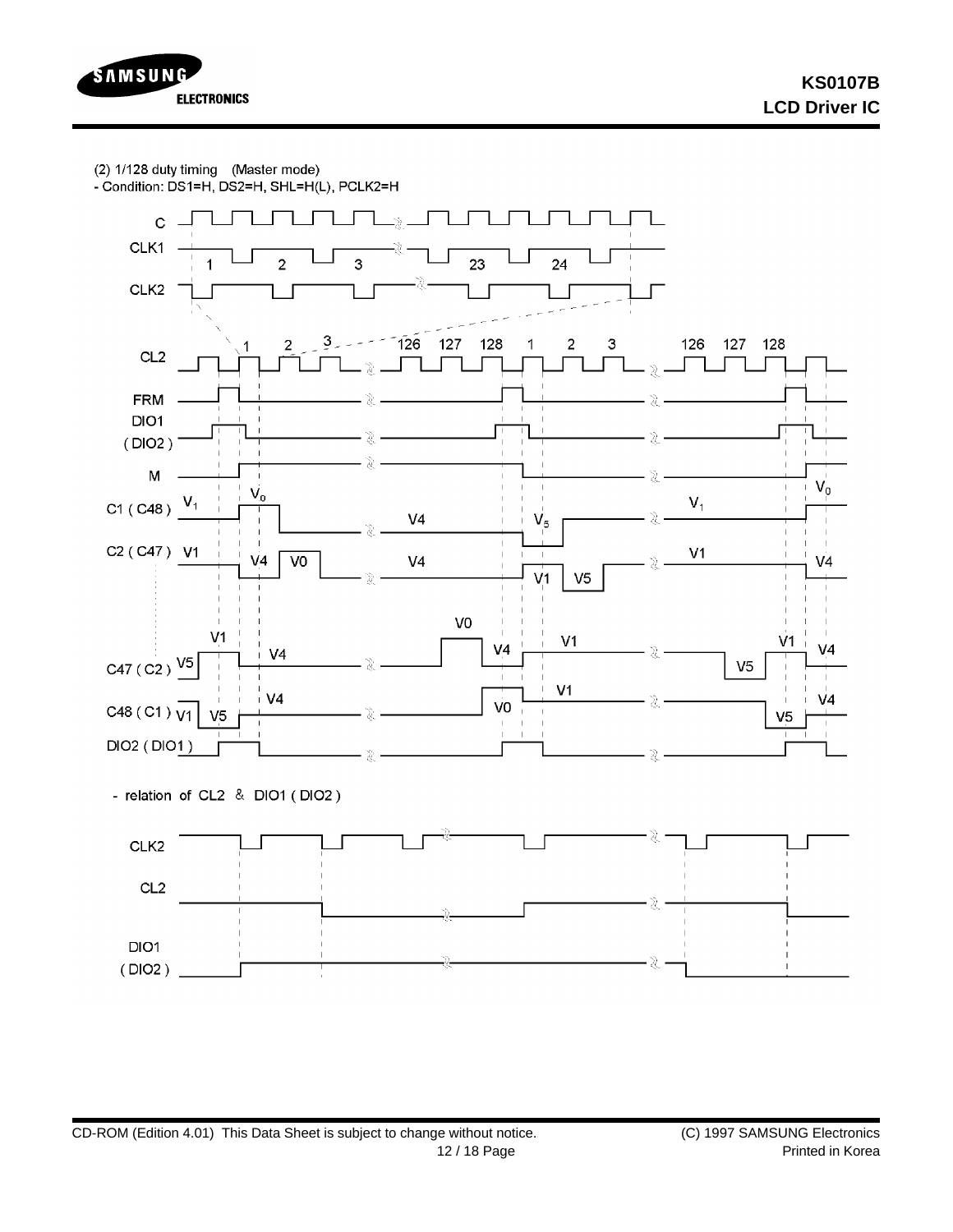

**KS0107B LCD Driver IC**

(3) 1/48 duty timing (Slave mode)

- Condition: PCLK2=L, SHL=H(L)

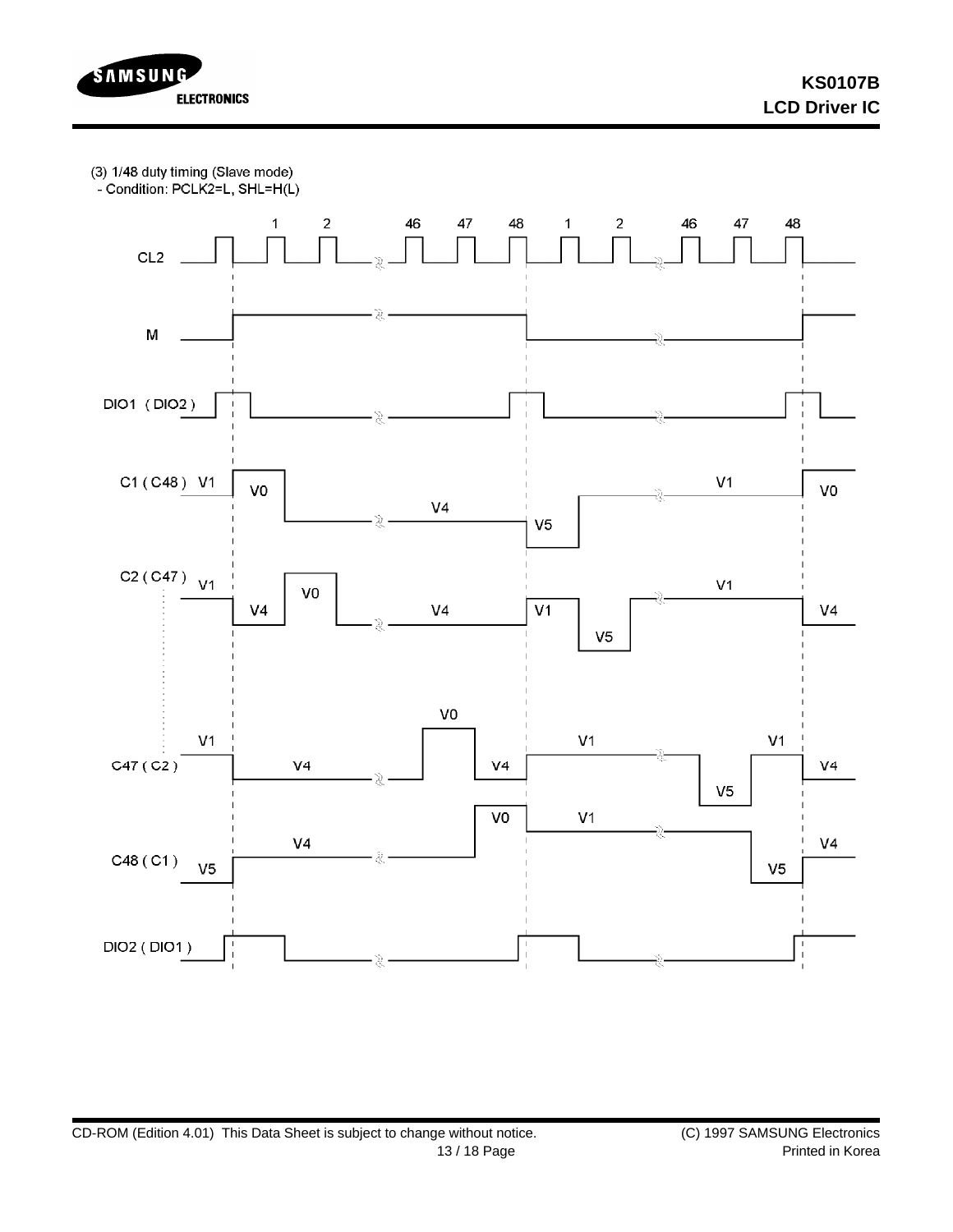

# (4) Power driver circuit



### relation of duty & bias

| <b>DUTY</b> | <b>BIAS</b> | Rdiv       |
|-------------|-------------|------------|
| 1/48        | 1/8         | $R2 = 4R1$ |
| 1/64        | 1/9         | $R2 = 5R1$ |
| 1/96        | 1/11        | $R2=7R1$   |
| 1/128       | 1/12        | R2=8R1     |

\*When duty factor is 1/48, the value of R1 & R2 should satisfy.  $R1/(4R1+R2)=1/8$ 

R1=3K  $\varOmega$ , R2=12K  $\varOmega$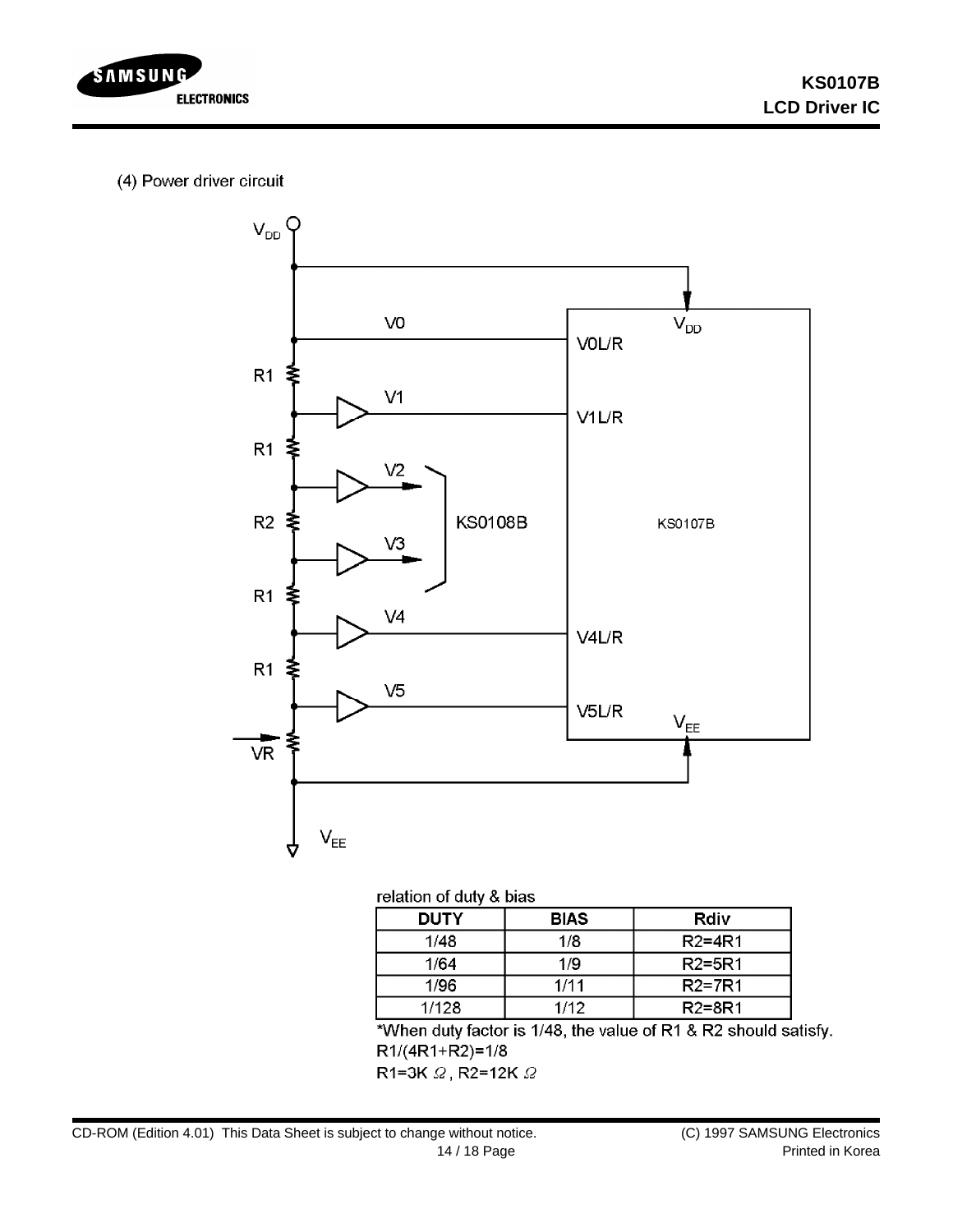

# **APPLICATION CIRCUIT**

-1/128 duty Segment drive(KS0108B) Interface circuit

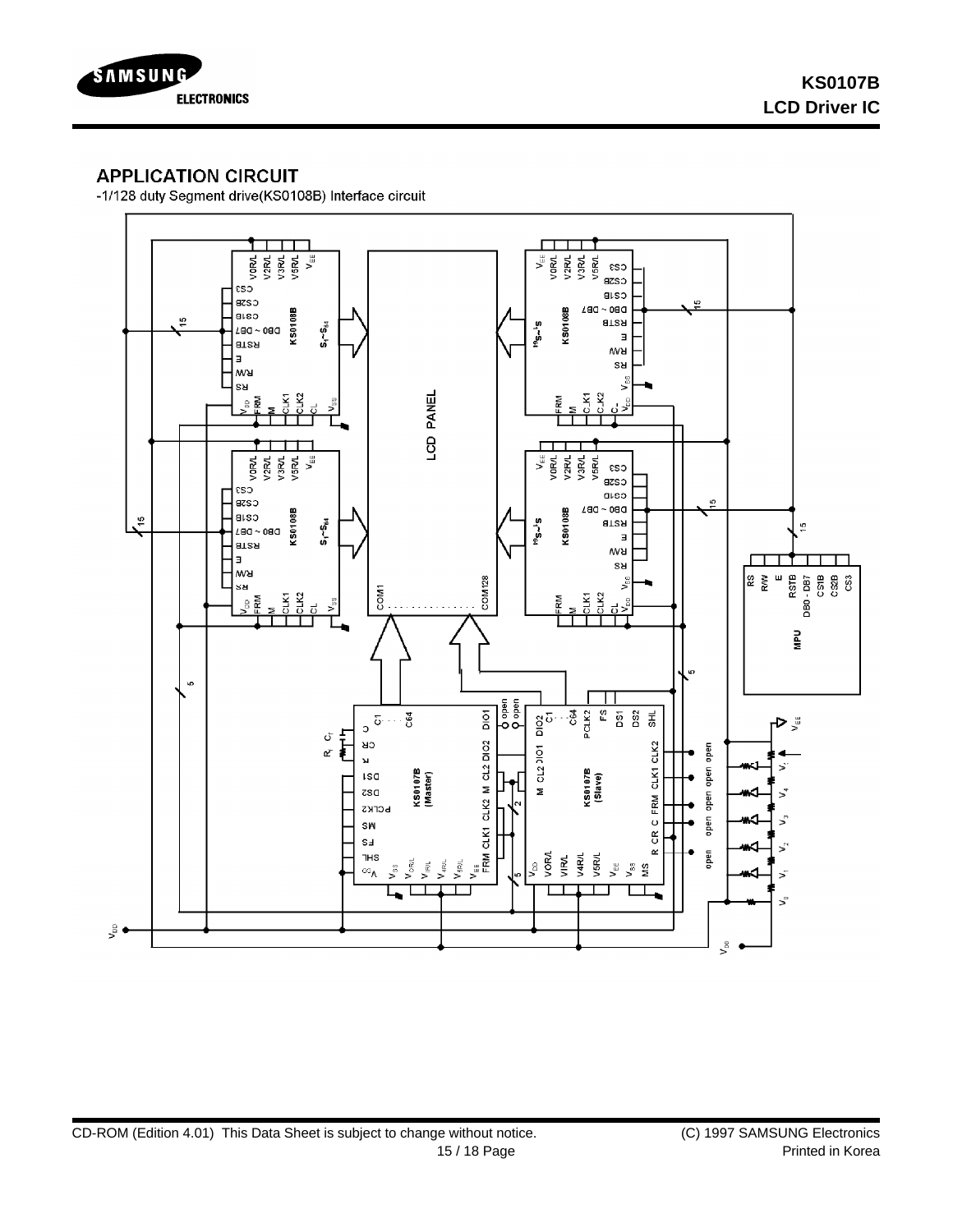

## **PAD DIAGRAM**



\* There is mark of KS0107B on the center in chip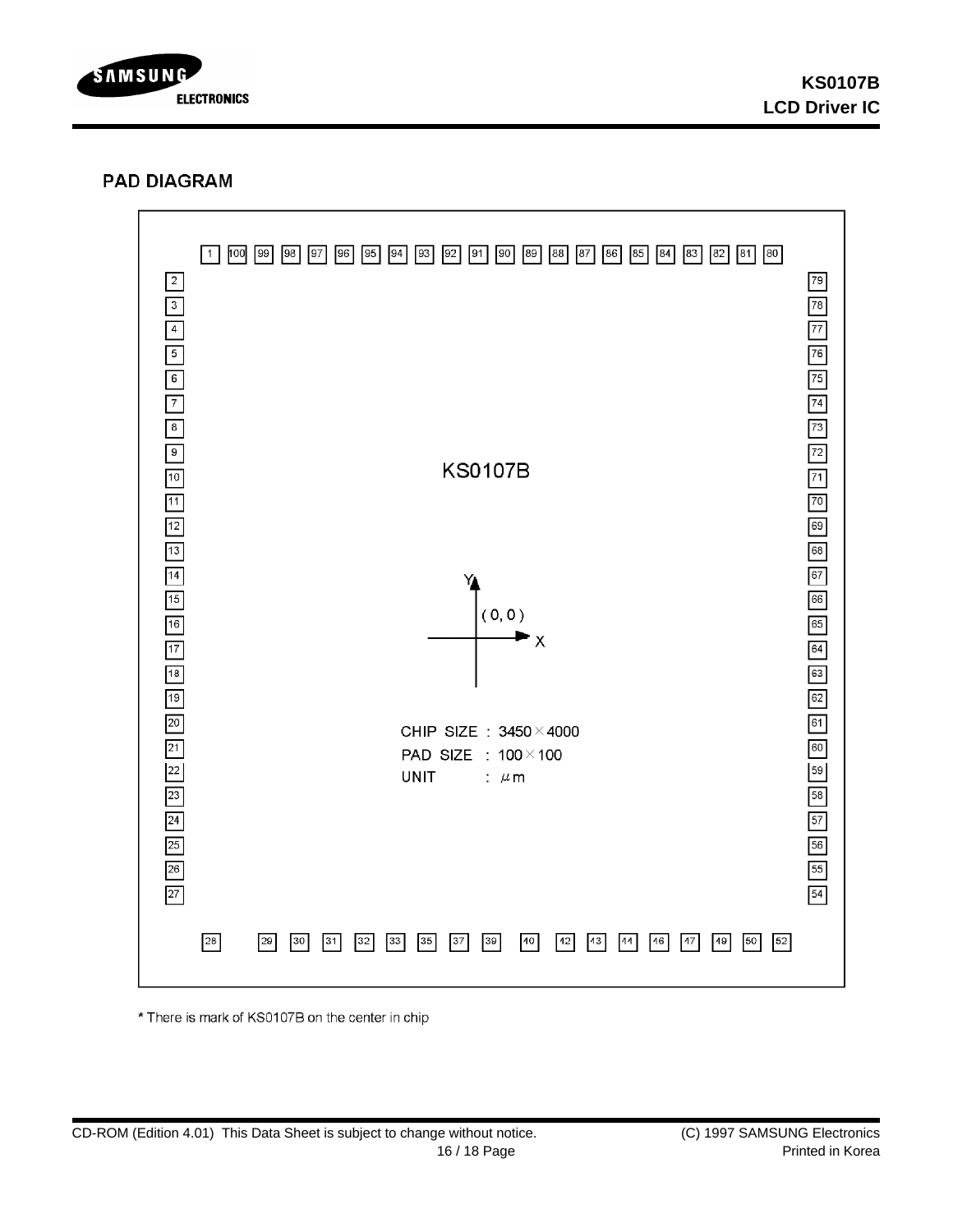

# **PAD LOCATION**

| <b>PAD</b><br><b>NUMBER</b> | PAD<br>NAME      | <b>COORDINATE</b>         |         | <b>PAD</b>    | <b>PAD</b>        | <b>COORDINATE</b> |                | PAD           | <b>PAD</b>      | <b>COORDINATE</b> |        |
|-----------------------------|------------------|---------------------------|---------|---------------|-------------------|-------------------|----------------|---------------|-----------------|-------------------|--------|
|                             |                  | $\boldsymbol{\mathsf{X}}$ | Y       | <b>NUMBER</b> | NAME              | x                 | Y              | <b>NUMBER</b> | NAME            | X.                | Y      |
| 1.                          | C22              | $-1314.5$                 | 1775.4  | 37            | <b>CR</b>         | $-227.6$          | $-1775$        | 77            | C46             | 1500.9            | 1380   |
| $\overline{2}$              | C <sub>21</sub>  | $-1499.9$                 | 1630    | 39            | <b>SHL</b>        | $-77.6$           | $-1775$        | 78            | C45             | 1500.9            | 1505   |
| 3                           | C20              | $-1499.9$                 | 1505    | 40            | <b>VSS</b>        | 113.8             | $-1775$        | 79            | C44             | 1500.9            | 1630   |
| 4                           | C <sub>19</sub>  | $-1499.9$                 | 1380    | 42            | MS                | 308.7             | $-1775$        | 80            | C43             | 1310.5            | 1775.4 |
| 5                           | C <sub>18</sub>  | $-1499.9$                 | 1255    | 43            | CLK <sub>2</sub>  | 458.7             | $-1775$        | 81            | C42             | 1185.5            | 1775.4 |
| 6                           | C17              | $-1499.9$                 | 1130    | 44            | CLK1              | 608.7             | $-1775$        | 82            | C41             | 1060.5            | 1775.4 |
| 7                           | C16              | $-1499.9$                 | 1005    | 46            | <b>FRM</b>        | 758.7             | $-1775$        | 83            | C40             | 935.5             | 1775.4 |
| 8                           | C <sub>15</sub>  | $-1499.9$                 | 880     | 47            | M                 | 908.7             | $-1775$        | 84            | C39             | 810.5             | 1775.4 |
| 9                           | C14              | $-1499.9$                 | 775     | 49            | PCLK <sub>2</sub> | 1058.7            | $-1775$        | 85            | C38             | 685.5             | 1775.4 |
| 10                          | C <sub>13</sub>  | $-1499.9$                 | 630     | 50            | DIO <sub>2</sub>  | 1208.7            | $-1775$        | 86            | C37             | 560.5             | 1775.4 |
| 11                          | C12              | -1499.9                   | 505     | 52            | CL2               | 1358.7            | $-1775$        | 87            | C36             | 435.5             | 1775.4 |
| 12                          | C11              | $-1499.9$                 | 380     | 54            | V0R               | 1500.9            | -1495          | 88            | C35             | 310.5             | 1775.4 |
| 13                          | C10              | $-1499.9$                 | 255     | 55            | V5R               | 1500.9            | $-1370$        | 89            | C34             | 185.5             | 1775.4 |
| 14                          | C <sub>9</sub>   | $-1499.9$                 | 130     | 56            | V4R               | 1500.9            | $-1245$        | 90            | C33             | 60.5              | 1775.4 |
| 15                          | C8               | $-1499.9$                 | 5       | 57            | V1R               | 1500.9            | $-1120$        | 91            | C32             | -64.5             | 1775.4 |
| 16                          | C7               | $-1499.9$                 | $-120$  | 58            | VEE               | 1500.9            | -995           | 92            | C31             | $-189.5$          | 1775.4 |
| 17                          | C6               | $-1499.9$                 | -245    | 59            | C64               | 1500.9            | -870           | 93            | C30             | $-314.5$          | 1775.4 |
| 18                          | C5               | -1499.9                   | -370    | 60            | C63               | 1500.9            | -745           | 94            | C29             | 439.5             | 17754  |
| 19                          | C4               | $-1499.9$                 | -495    | 61            | C62               | 1500.9            | $-620$         | 95            | C28             | $-564.5$          | 1775.4 |
| 20                          | C3               | $-1499.9$                 | -620    | 62            | C61               | 1500.9            | -495           | 96            | C27             | $-689.5$          | 1775.4 |
| 21                          | C2               | $-1499.9$                 | -745    | 63            | C60               | 1500.9            | $-370$         | 97            | C26             | $-814.5$          | 1775.4 |
| 22                          | C1               | $-1499.9$                 | $-870$  | 64            | C59               | 1500.9            | $-245$         | 98            | C <sub>25</sub> | $-939.5$          | 1775.4 |
| 23                          | <b>VEE</b>       | -1499.9                   | -995    | 65            | C58               | 1500.9            | $-120$         | 99            | C <sub>24</sub> | -1064.5           | 1775.4 |
| 24                          | V <sub>1</sub> L | $-1499.9$                 | $-1120$ | 66            | C57               | 1500.9            | $\overline{5}$ | 100           | C <sub>23</sub> | $-1189.5$         | 1775.4 |
| 25                          | V4L              | $-1499.9$                 | $-1245$ | 67            | C56               | 1500.9            | 130            |               |                 |                   |        |
| 26                          | V <sub>5L</sub>  | $-1499.9$                 | $-1370$ | 68            | C55               | 1500.9            | 255            |               |                 |                   |        |
| 27                          | VOL              | $-1499.9$                 | -1495   | 69            | C54               | 1500.9            | 380            |               |                 |                   |        |
| 28                          | <b>VDD</b>       | $-1345.6$                 | $-1775$ | 70            | C53               | 1500.9            | 505            |               |                 |                   |        |
| 29                          | DIO <sub>1</sub> | $-1127.6$                 | $-1775$ | 71            | C52               | 1500.9            | 630            |               |                 |                   |        |
| 30                          | FS.              | $-979.6$                  | $-1775$ | 72            | C51               | 1500.9            | 755            |               |                 |                   |        |
| 31                          | DS1              | $-827.6$                  | $-1775$ | 73            | C50               | 1500.9            | 880            |               |                 |                   |        |
| 32                          | DS <sub>2</sub>  | $-677.6$                  | -1775   | 74            | C49               | 1500.9            | 1005           |               |                 |                   |        |
| 33                          | С                | $-527.6$                  | $-1775$ | 75            | C48               | 1500.9            | 1130           |               |                 |                   |        |
| 35                          | R                | -377.6                    | -1775   | 76            | C47               | 1500.9            | 1255           |               |                 |                   |        |